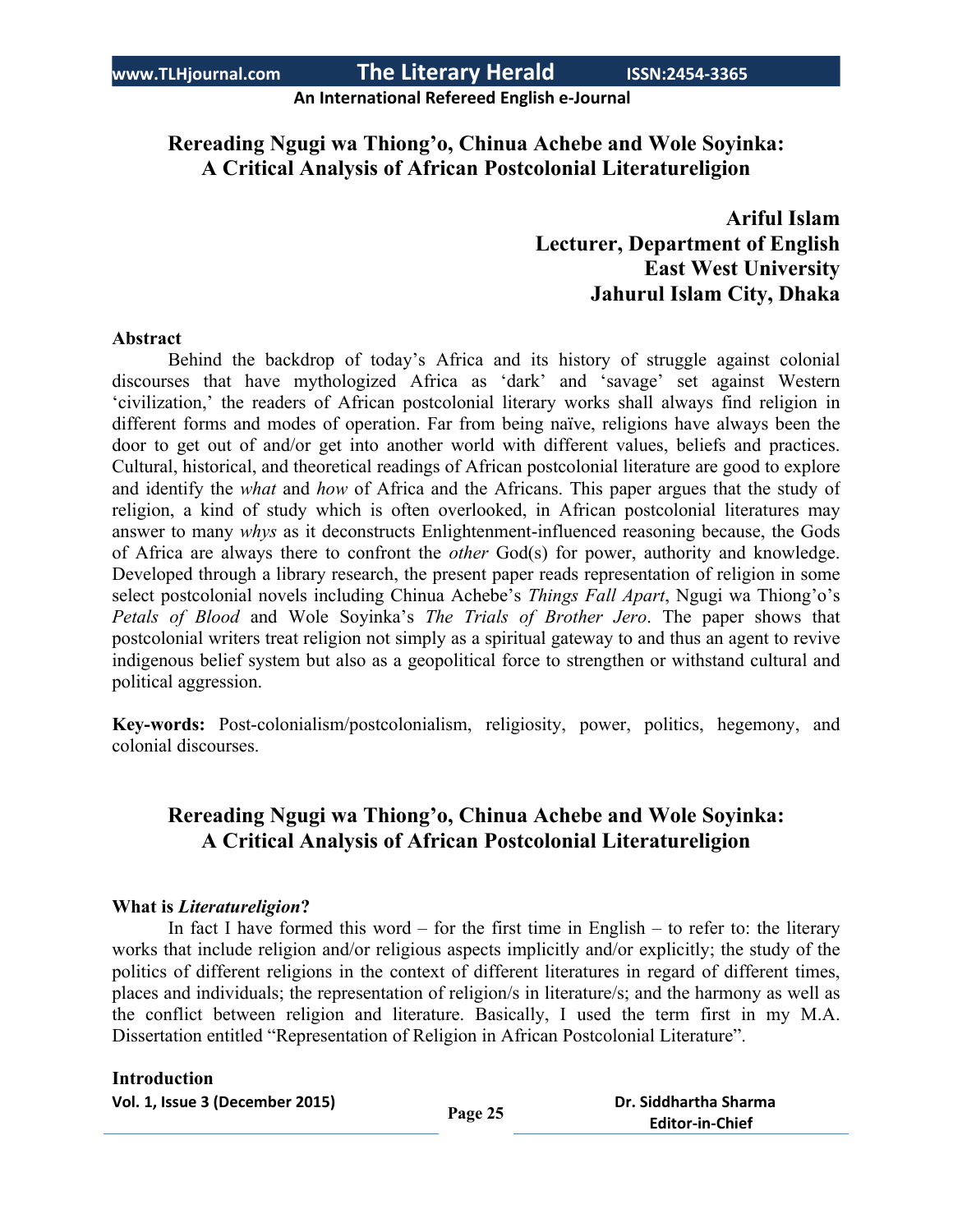### **An International Refereed English e-Journal**

This paper intends to throw light on the reasons that have reasoned its focus on the representation of religion in African postcolonial literature. Cultural, historical, and theoretical readings of African postcolonial literature are good to explore and identify the *what* and *how* of Africa and the Africans. This paper argues that the study of religion, a kind of study which is often overlooked, in African postcolonial literatures may answer to many *whys* as it deconstructs Enlightenment-influenced reasoning because, the Gods of Africa are always there to confront the *other* God(s) for power, authority and knowledge. Developed through a library research, the present paper reads representation of religion in some select postcolonial novels including Chinua Achebe's *Things Fall Apart* and Ngugi wa Thiong'o's *Petals of Blood*. The paper shows that postcolonial writers treat religion not simply as a spiritual gateway to and thus an agent to revive indigenous belief system but also as a geopolitical force to strengthen or withstand cultural and political aggression.

### **The Whys and Wherefores**

The whys and wherefores behind such disturbing step of exploring the critical study of religion in African postcolonial literature echo with the primary functions of literature, i.e., presentation, representation, suggestions and approaches, that is to say, the way a piece of literature communicates with the readers indeed.

Regarding the "Whys and Wherefores", Achebe has defined his role as a writer "to help [his] society regain belief in itself" (O'Reilly 32) through voicing the experience of Africans whereas Wole Soyinka makes his choice to glorify and idealize traditional African culture and experiences, and to explore fundamental spiritual and historical issues with/through the use of elements of religious rituals.<sup>1</sup> On the other hand, Ngugi's exertion is for a new world under the rule of true gods, where all will be equally served and taken care of along with the equal distribution of money, wealth and land. The representation of religion in his writings helps himself to depict African traditional customs along with the analysis of colonial impact after the independence to reflect the experiences of Kenyans. His approach stays between literature and politics.

The critical study of religion in African postcolonial literature created a meeting place for the past with pagan belief and the present with zealous Christian belief in order to defend the attack and to offend the misrepresentation about their essence of existence, everyday life and experiences.

The second significant reason is the necessity of creating a space for the readers who are targeted for the observation, analysis, evaluation and justification of the uneven impact of religion in the world of black people and that of the rest: who is comparatively better and/or more correct/moral position, and to what extent? In order to give a wider range to think on the part of the readers, Achebe, in his *Things Fall Apart*, mentions the prophecy of Oracle about the locust-like white people that "the elders consulted their Oracle and it told them that the strange man [riding an iron horse] would break their clan and spread destruction among them" (97). The possible responses to this statement may range from 'simple and easy assumption' to 'foreseeing with divine aid'. Similarly what happens between Agbala and Ekwefi in the moonless night also throws light on the way the African writers deal with supernatural and religion. The people outside Africa may call it a kind of telepathy or – which is questioning as well – the fear of the very priestess of other supernatural or human being(s) and/or their sudden attack: Agbala says

**Vol. 1, Issue <sup>3</sup> (December 2015) Page <sup>26</sup> Dr. Siddhartha Sharma**

**Editor-in-Chief**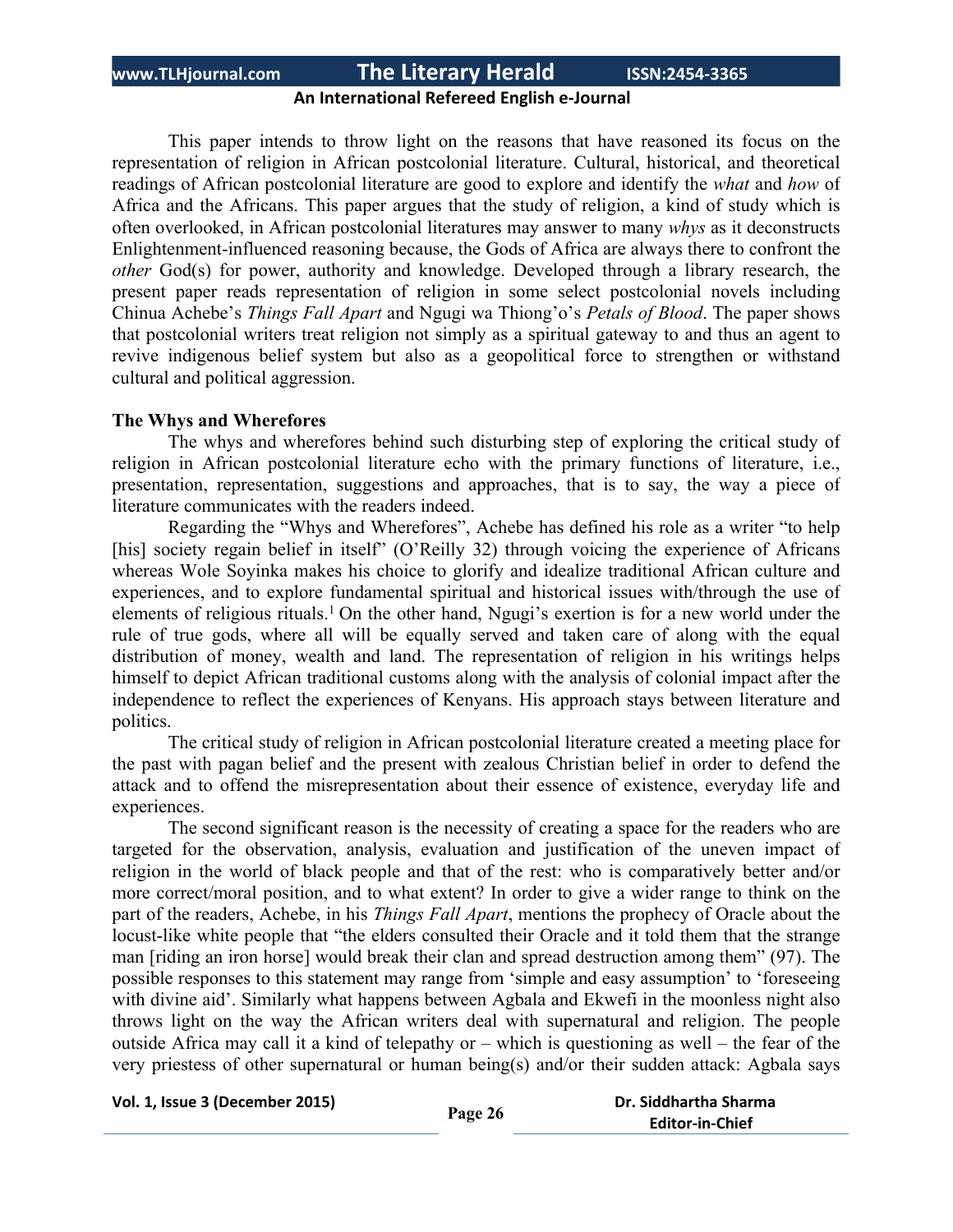### **An International Refereed English e-Journal**

"Somebody is walking behind me! […] whether you are spirit or man, may Agbala shave your head with a blunt razor! May he twist your neck until you see your heels" (Achebe 74) whereas one mind of Ekwefi said to her, "Woman, go home before Agbala does you harm" (Achebe 74).

In case of Ngugi wa Thiong'o's *Petals of Blood,* the readers get a space to think whether Professor Munira – who rejects the passivity and practices the active obedience to the will of God – was right to step forward with the plan to burn the whorehouse of a prostitute called Wanja. At the same time, whether Karega was wrong believe in individual's effort instead of religious rituals and practices like sacrifice to get rid of problems.

Similarly, from the reading of Wole Soyinka's *The Trials of Brother Jero*, we must acknowledge the fact that religion has lost, in the context of the text, its religiosity and *metareality*, and received a very material approach. Jeroboam has chosen the career of a Prophet as his calling which is highly competitive.

So, what comes accordingly is the uneven impact of religion – both indigenous and Christian – on Africans including the authors and their characters representing the entire Africa. For example: what it stands for Munira (his active obedience to God to clean the earth by burning a whorehouse), in *Petals of Blood*, is not similar to that of Karega (his thought of individual effort instead of hoping for divine aid for public sufferings). Similarly, in Achebe's *Things Fall Apart*, regarding the killing of Ikemefuna, Okonkwo opposes Obierika's passive approach. If we rewrite the conversation in the style of a play, it will be as follows:

> Okonkwo: You sound as if you question the authority and the decision of the Oracle, who said he should die.

Obierika: But the Oracle [has] not [asked] me to carry out its decision.

Okonkwo: […] but someone [has] to do it […] and what do you think the Oracle [will] do then?

Obierika: But if the Oracle [says] that my son should be killed I [will] neither dispute it nor be the one to do it. (Achebe 46)

### **The Hows**

The "Hows" apropos of the representation of religion in African postcolonial religion throw light actually on the tone or the very way of authors' speaking, presenting, representing, suggesting and doing their other businesses.

The arrival of new religion in African lands, in most cases, has been considered as a great cause of disappointment. That is why, African postcolonial literature seems to be attacking, mocking and criticizing as response to the discourses accomplished by the virtue of Christianity.

Achebe's *Things Fall Apart* reveals that the new religion took the effeminate men, twins bearing women, men without title under its shelter in the name of universal brotherhood, the will of god. Thus this new abominable and lunatic religion shakes the bond of kinship and one voice, and gives birth to the final disorientation mainly because it was too late and their own people started to echo Nowye's "I am one of them" (101).

But the paradox is that James Smith, the second white priest, "condemned openly Mr. Brown's, the first one, policy of compromise and accommodation. He saw things as black and white" (Achebe 130).

Prepared for massacre, Smith prays to Lord to save the people in the "holy war" (Achebe 132) which is "war of blame" (Achebe 141) or something worse according to the Igbo people

**Vol. 1, Issue <sup>3</sup> (December 2015) Page <sup>27</sup> Dr. Siddhartha Sharma**

**Editor-in-Chief**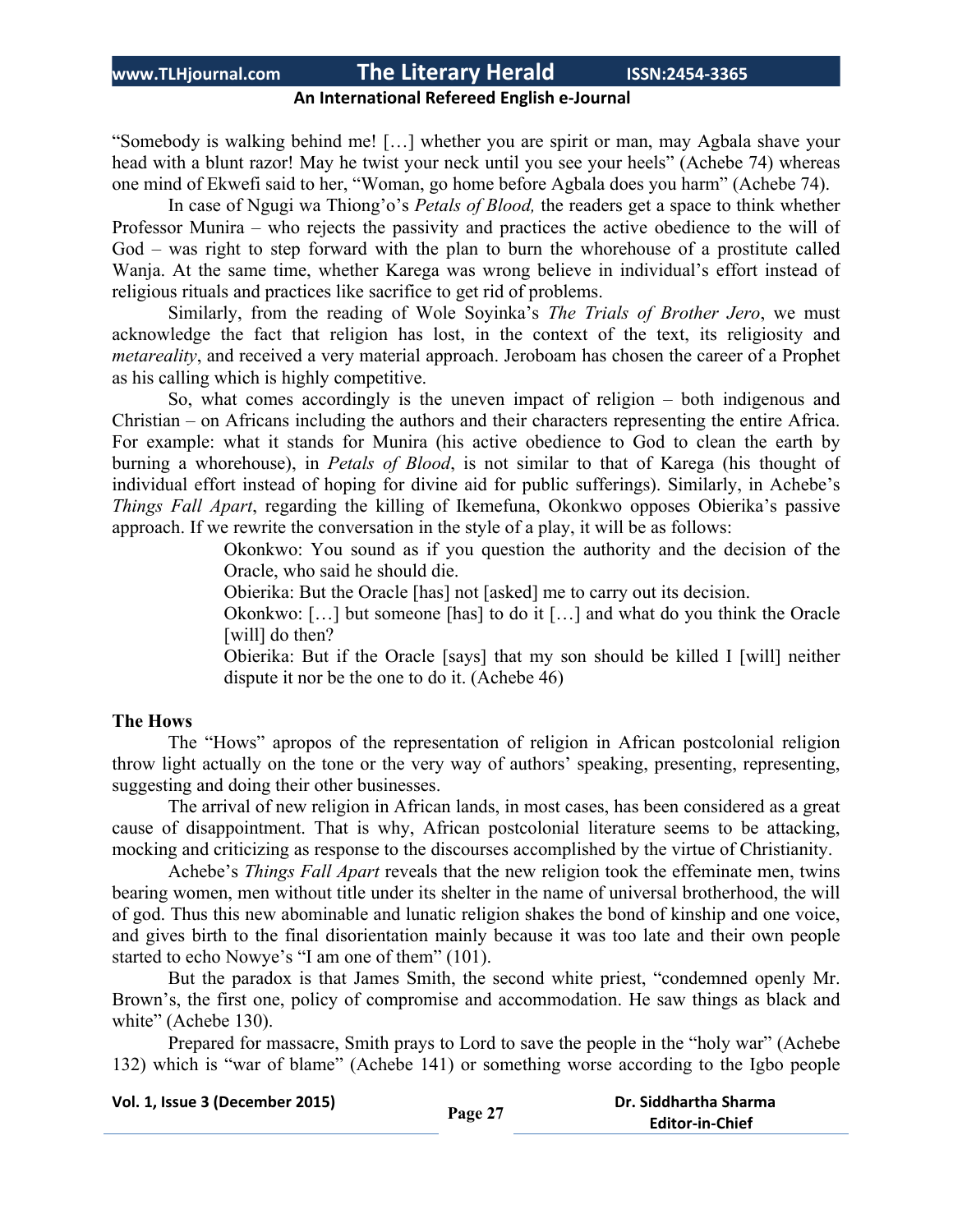### **An International Refereed English e-Journal**

since "it is not [their] custom to fight for [their] gods" (Achebe 113). O'Reilly identifies that the arrival of Christianity, a double-edged sword, is not simply religious but political, cultural and, most significantly, economic.

Mockery is apparent in all works of African postcolonial writers. In *Things Fall Apart*, Igbo people want to know about the father of the Son of God. In *Petals of Blood*, Rev. Jerrod Brown, a man of God, seems to be very busy with praying to God and preparing his lectures for Sundays indeed. Instead of satisfying the hunger of masses of people coming from droughtridden Ilmorog, he opens the Bible and tries his heart and soul with all his knowledge and wisdom to soothe them. Wole Soyinka has mocked at the practice of the Prophets in his *The Trials of Brother Jero* just as he has done the same thing in his *The Road* where removes the road signs both to feed his *AKSIDENT STORE* and to feed his soul for the search of the meaning and essence of life.

To counter the colonialist discourse that Africa is having an absence of order, this *representation* challenges the colonialist myth about Africa that it is inhabited by uncivilized and savage cannibals and "its inability to create order out of chaos" (Parker and Starkey 165). It depicts that the indigenous and traditional beliefs and values kept them in a balanced order which was rather disturbed and disoriented due to the arrival of Christianity. A quotation from Chinua Achebe's *Arrow of God* is essential to depict that Africans were civilized before the historical civilizing mission that the white people consider as to *save* and *redeem* the "exotic Other" (Barry 77):

> *Arrow of God* opens with Ezeulu performing one of the lunar rituals for taming chaos and responding to history. At every new moon, he eats one of the thirteen sacred yams selected from new yam offerings made by every adult male after the yam harvest, and then offers a sacrifice to Ulu. This is a calendar system through which the clan regulates its collectivized life. The yam offering itself ensures an accurate annual census, since each man offers just one yam to Ulu. Through this ritual, Achebe employs the symbolism of numbering and measuring to develop an argument about the clan's development of a civilization without any help from Europe's civilizing mission. (Parker and Starkey 86)

Even, the rules and regulations of the African indigenous religion is so strict that a titled man like Okonkwo has also to confront the "justice of the earth goddess" (Achebe 88) when he commits a crime against the earth goddess. But the strictness of the status of religious and social values falls apart radically with the arrival of Christianity.

Besides, the readers meet another term called re-interpretation of myths and/or religious beliefs and values. They re-interpreted myths or even Christianity as much as W. B. Yeats reinterpreted Greek myth. Achebe knocks on the door of Christian colonialists by declaring that things fall apart and "there is no story that is not true" (Achebe 97) whereas Ngugi re-interprets Trinity as "Bible, Coin and Gun" (Ngugi 106).

Most significantly and interestingly, African postcolonial writers have used Christian belief(s) in African context. As for instance, Achebe's *Things Fall Apart* has got its title along with its introductory four lines from W.B. Yeats' "The Second Coming"; Ngugi's *Petals of Blood* has taken its first three of four "paradoxically symbolic" (Parker and Starkey 128) as such subtitles from the Bible as "Walking", "Towards Bethlehem" and "To Be Born Again" and so on.

|  | Vol. 1, Issue 3 (December 2015) |
|--|---------------------------------|
|--|---------------------------------|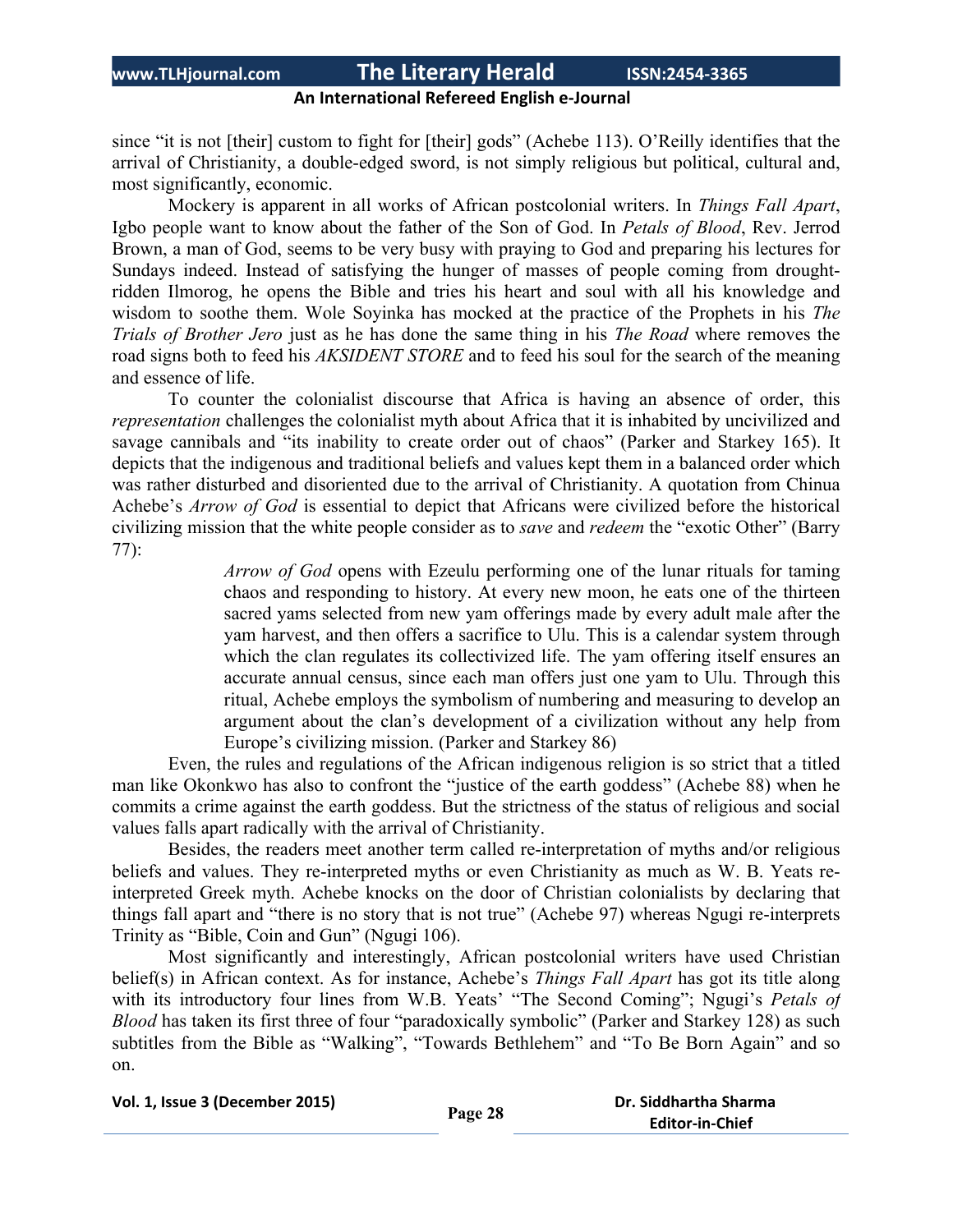### **An International Refereed English e-Journal**

The use of irony, satire and paradoxes is another element of the section, "Hows". The ultimate irony of Achebe's *Things Fall Apart* is that Okonkwo, one of the greatest men of the clan, is going to be buried like a dog, that is to say, *the god* becomes *a dog*. Through this irony, Achebe has satirized Igbo religious and social values as well. Professor, in Wole Soyinka's *The Road*, removes the road signs both to feed his *AKSIDENT STORE* and to feed his soul for the search of the meaning and essence of life. Priests, in *Petals of Blood*, try to satisfy the droughtridden community with their biblical feasts. Wole Soyinka's *The Trials of Brother Jero* is full of ironies, satires and paradoxes as well.

Questioning the religious beliefs, sometimes considered as superstitions by many writers, has also been placed with proper notification in the writings. For example, Okonkwo questions the war of blame<sup>2</sup> in *Things Fall Apart*. In Ngugi's *Petals of Blood*, Karega having a touching faith in people and individual attempt opposes the sole dependence on rituals like sacrifice.<sup>3</sup>

Finally, what can be said as conclusion of the second chapter is that the objective of this chapter is to include the reasons behind the exertion of the African postcolonial writers for the critical study of religion with enough exemplification. The next chapter, "Postcolonial *Literatureligion*", has been designed to focus on different literary works of African postcolonial literature in detail with masses of examples indeed.

### **Postcolonial Literatureligion**

The indigenous belief system is having masses of weakness in terms of logic, rationality and validity whereas the arrival of Christian faith is accompanied by similar number of paradoxes. The white people came with the Bible in one hand and magic power (deadly weapons to destroy individuals, community etc. if necessary) in the other.

Religion is intimately related to the demonstration of knowledge and exercise of power. Neil Ten Kortenaar, in his "How the Centre is Made to Hold in *Things Fall Apart*", says that Achebe believes that "West's knowledge of the world is as culture-based and time-bound as any other mode of knowledge." (Parker and Starkey 34)

Similarly, Don C. Ohadike, in his "Igbo Culture and History", has vindicated Achebe's stance about the African own age-old history of defined authority and organized (secret) society to throw light on the enlightened Africa having its own language to speak with, own culture to define itself and own way of life to challenge the colonialist myths about order, disorder, peace, savagery and many more illusions and oversimplification.

Achebe has depicted Africa as it is indeed. While dealing with religion, he has developed some particular issues in his *Things Fall Apart*: Africa is not what colonialist myths and discourses say about it. History says that Igbo people also believe in mysterious nature of one God, Chukwu the Supreme. Their religion talks about the first human being, Eze Nri, and his wife. As Ohadike says that "[l]ike some other belief systems, the religious system of the Igbo people revolved around the idea of birth, death and reincarnation" (Achebe xxxv).

The weaknesses found in the Igbo religious belief system further the achievement of Christianity with chances to be close to the Igbo people with new doors with new hopes. God is to be feared, not to be known but to be adored – these are the Igbo phenomenon indeed. The weakness of Igbo religion starts with defining the characters and their role in the society. In Achebe's *Things Fall Apart*, religion creates shadow lines between the social status and role of men and women:

```
Vol. 1, Issue 3 (December 2015) Page 29 Dr. Siddhartha Sharma
```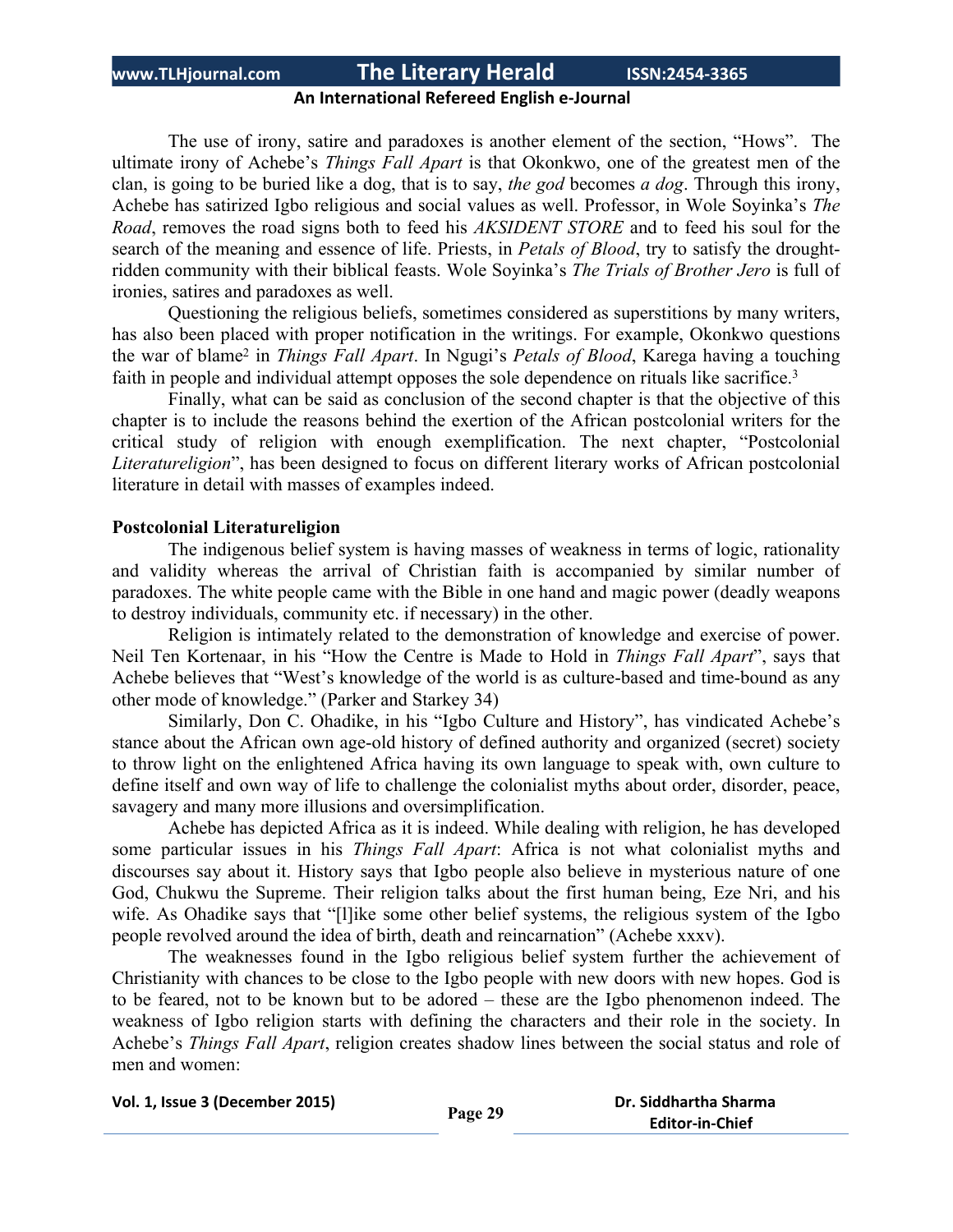### **An International Refereed English e-Journal**

These women never saw the inside of the hut. No women ever did. They scrubbed and painted the outside walls under the supervision of men. If they imagined what was inside, they kept their imagination to themselves. No women ever asked questions about the most powerful and the secret cult in the clan. (Achebe 63)

Achebe's characters, sometimes, question the authority by their thoughts (what Nowye does, Igbo women do etc.), words (what Obierika and Nowye does) and/or actions (homicide by Okonkwo, Okonkwo's breach during the Feast of the New Yam, killing of python etc.) of course, in that they have the scope to follow.

The role of the Oracle has been developed in the novel through two major pronouncements – death sentence of Ikemefuna and warning about the strange white man with iron horse. It may mean their unending fear of the outsiders, their lack of power of resistance, or their ignorance.

Alongside the strictness of social, political and religious values, Igbo lacks something which is rather more significant; and, it is their ignorant eyes that avoid looking at what they think is harmful for them.

Religious attack, more or less, is also one of the elements that help it find its mark indeed. The white people say that the Igbo people worship the false gods of woods and stone, that results in derisive laughter of the men of Mbanta. As usual, religion at its advent seems to follow the tastes and interests of people to a great extent although it wants people to look at its own tastes and interests later. In the guise of universal brotherhood, it embraces the outcasts, twins' mothers, untitled and effeminate men and so on although it, again paradoxically, creates another new world of outcasts in the guise of *holy war* to save and convert human being.

The stay of the missionary for a few days in a portion of the Evil Forest, the real battlefield as Igbo considers, gives them a handful of converts not long after. To get deep inside into what Christianity is, the young Christians get school to learn reading and writing which are next to further the ideological orientation of individuals. Christian O'Reilly, in *Post-colonial Literature*, identifies Christian churches as the allies of (British) empire. It also proves that the arrival of the white Christians was not simply religious but political and cultural as well.

Every single move of Igbo people is determined, dedicated, maintained, observed and evaluated by the indistinct eyes of religion. Attributing gods with adjectives related to power and authority seems to be another phenomenon of Igbo people. Thus, god Agbala has got him in a multitude of names like the owner of the future, the messenger of earth etc. Even the naming of Igbo children shows their beliefs as well. For example: Amaogechukwu (God's time is the best), Chukwukelu (God is the creator), Chukwunyelu (God gave me this wonderful gift), Nnamdi or Nnadi (Father is back) and so on.

Ngugi wa Thiong'o's *Petals of Blood* is written in a religious framework with the matrix of socialism and religion<sup>1</sup>. When Munira is a man of God with Christian orthodox family background, Karega questions the way we attribute God with multitude of power instead of trying ourselves. Besides, more importantly and significantly, Ngugi has established a relationship in between religion and Marxism. Money constructs everything in the way of the world as if it were the Second God in that it can manage holiness, heaven etc. Karega has a poignant confidence in people and their exertion – "The voice of the people is truly the voice of God." <sup>4</sup> When everyone else thinks of the sacrifice and other rituals around Abdulla's donkey

**Vol. 1, Issue <sup>3</sup> (December 2015) Page <sup>30</sup> Dr. Siddhartha Sharma**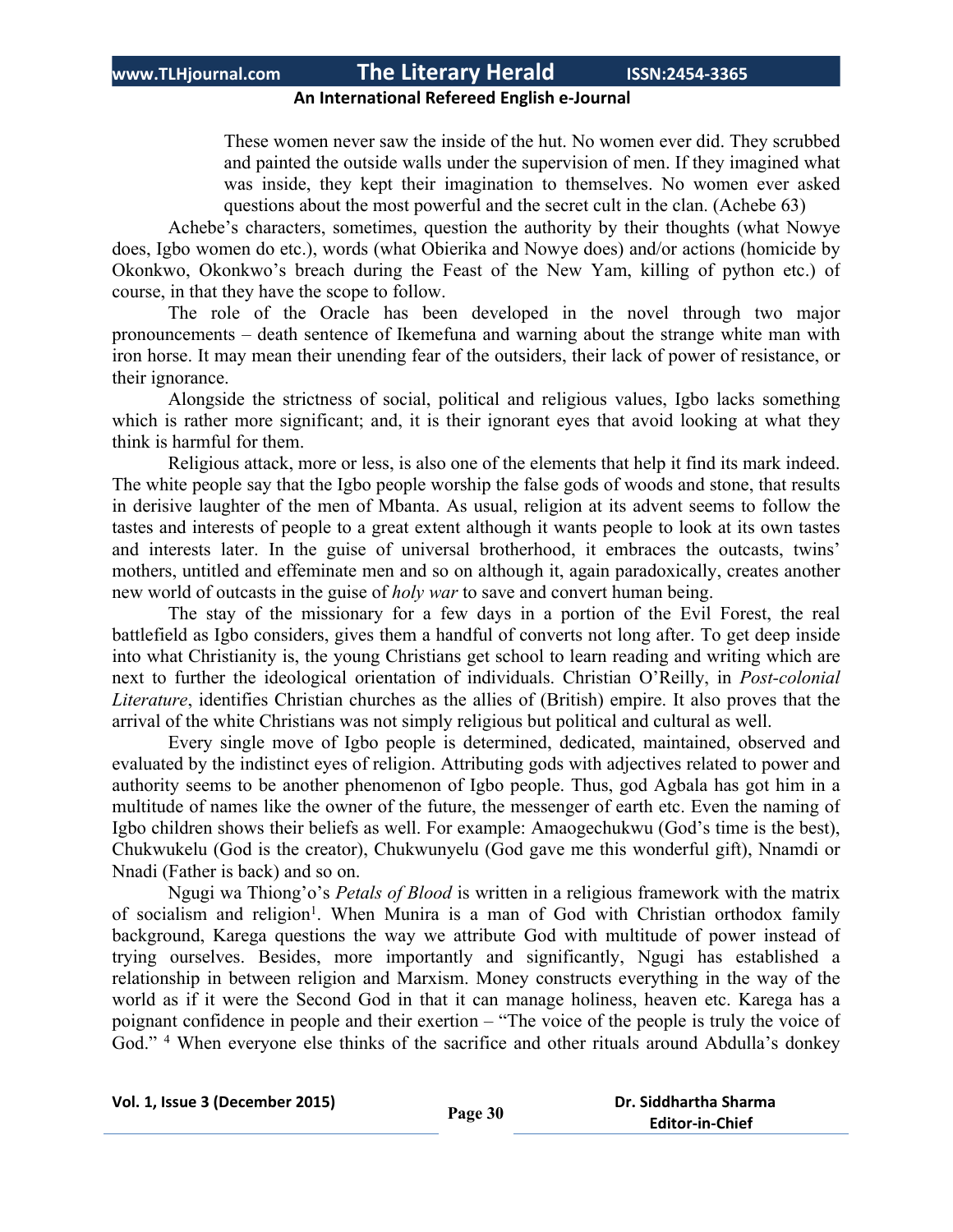### **An International Refereed English e-Journal**

and their hunger and thirst, Karega insists on their own efforts instead of great expectations like divine aid to get rid of disaster(s) that await(s) them.

Ngugi talks about the God of Africa and Gods of other lands who are engaged in wrestling with one another to survive. Most significantly, Ngugi's *Petals of Blood* is one of the unique works because of its re-interpretation of Christian religious issues and incidents in African context. Ngugian Trinity is sure to be first example in this case: "Christianity, Commerce, Civilization: the Bible, the Coin, the Gun: Holy Trinity" (Ngugi 106). The law of God, the law of the state, and the socialist goals belong to the thematic principles of the novel.<sup>5</sup>In course of the story, Ngugi's *Petals of Blood* says that "[p]overty is sin" (337), and "[w]e are all prostitutes […] we are all prostituted" (286) in new Kenya with less happy circumstances inasmuch as nothing is free here anymore except some experiences like "it's a game… of money...You eat or you are eaten" (348) that one can have freely.

Similarly, Ngugi makes a comparison among money, history and religion. The Coin of the Trinity reshapes the ideological orientation of the individuals, the Bible shows that the arrival of the newcomer is not harmful for humankind, and the Gun is to ensure the cessation of resistance and other possible difficulties to reach the goal. And so, Abdulla thinks that "history was a dance in a huge arena of God" (Ngugi 404).

In Wole Soyinka's *The Trials of Brother Jero*, the writer has presented the practice of a Prophet as a profession to earn his livelihood. In the text, the prophets fight for their converts and customers. The social status along with the identity and role women has been distorted in the guise of religious beliefs and values. Women have been named as the Daughters of Discord who cause the divine transformation of the male-bodied persons for their fickleness of women. Religion has been used as a weapon here in the play. Jeroboam, a man of God, is having a pseudo-face with his velvet cape and dress. The paradox that has made the text really enjoyable to the audience is its treatment of women. Jeroboam the Prophet tells Chume, an unhappy husband who always wants to beat his wife to teach her a good lesson, that the "Lord says that you may not beta the good woman whom he has chosen to be your wife, to be your cross in your period of trial […]" (Soyinka 8). But no sooner has he heard that Chume's wife is the person to whom he owes a particular amount of money, and for which the woman is disturbing him than he suggests Chume to beat her. He says, "Remember, it must be done in your own house. Never show the discord within your family to the world. Take her home and beat her." (Soyinka 12) The play ends with an irony of 'the miraculous disappearance of a Prophet'. Similarly, in *The Road*, the mysterious and mystic character, Professor becomes the parasite, on the users of the road, just like a spider. Getting out of the church with lots of complaints against it, he chooses the *AKSIDENT STORE*, and finally he furthers his step by opening a bar. Besides his many other actions characterize him as a mad individual. Soyinka has taken him "as a parody of the academic and learned professional"<sup>6</sup> who is in quest of the spiritual and mysterious Word.

### **Conclusion**

Starting with the whys and wherefores and the tone of the authors, narrators, the paper has developed the concept of African "Postcolonial *Literatureligion*". The sole focus is religion. This paper shows whether a religion has any chance to act on its own, it is strongly geopolitical, and the weapon/shelter with certain purposes or notions, or NOT. Alongside the controversial facets, religious beliefs, values and practices get a significant touch of re-interpretation which not

|  |  |  |  | Vol. 1, Issue 3 (December 2015) |  |  |  |
|--|--|--|--|---------------------------------|--|--|--|
|--|--|--|--|---------------------------------|--|--|--|

```
Vol. 1, Issue 3 (December 2015) Page 31 Dr. Siddhartha Sharma
                        Editor-in-Chief
```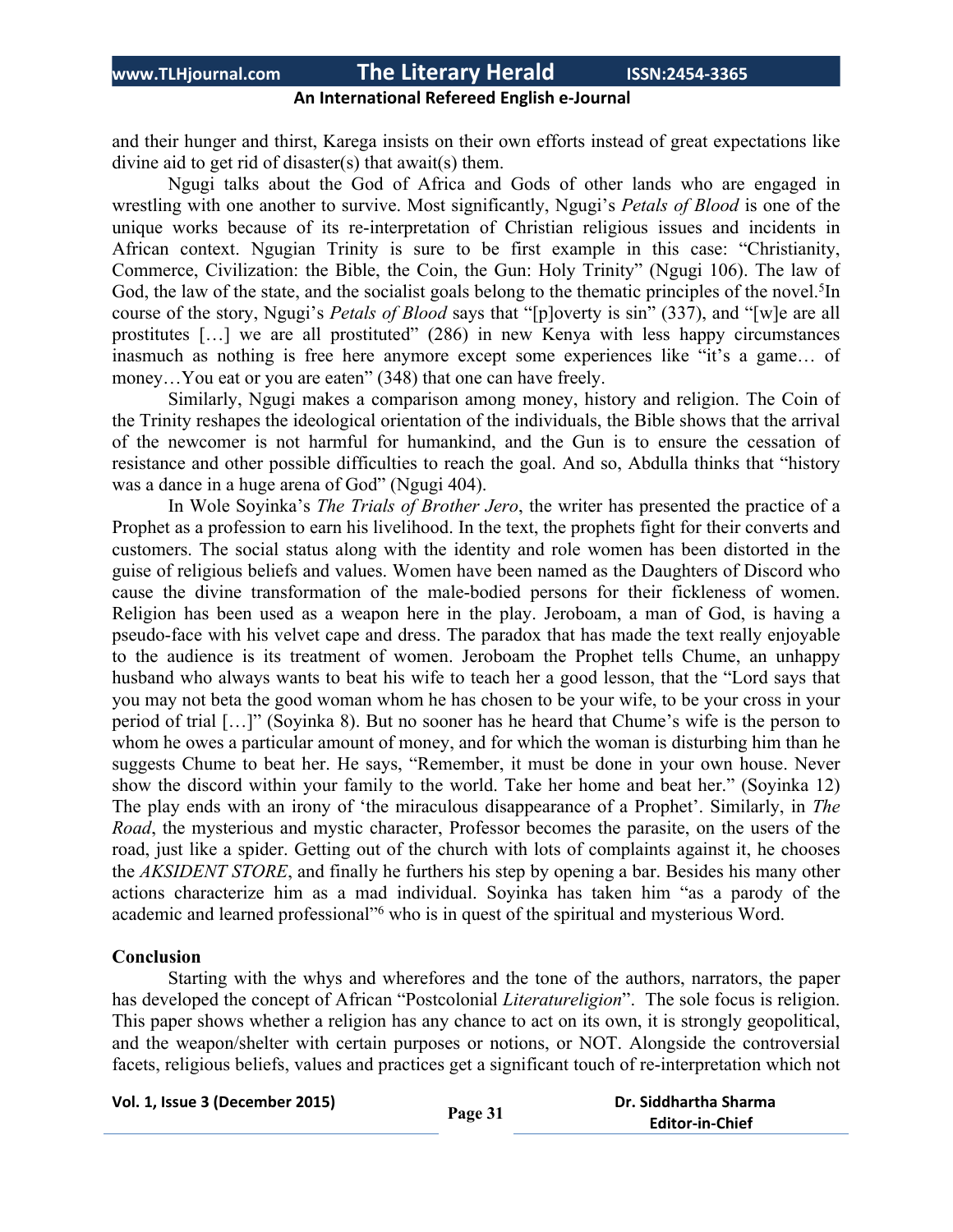### **An International Refereed English e-Journal**

only questions them but also mocks at them with satirical impulse. Policy of compromise and accommodation in case of the 'good riddance' becomes paradoxical for the Africans and the white newcomers with the Bible in one hand and the Gun in the other to reach the Coin, the true secret of the white men's power. The religious framework of the literary works of Achebe, Ngugi and Soyinka has included masses of weakness in terms of logic, rationality and validity whereas the arrival of Christian faith is accompanied by, at least, similar number of paradoxes.

Finally, we can say that religion is never a purposeless world, and it is very simple to understand. It is political, cultural and economic. Again, purposeless action is absent in the world of religion where one must kiss one's reward – no matter whether it is heaven(ly) or hell(ish). Religion is weapon to rule through a proper combination of knowledge and power whereas it is the shelter to not only save oneself but to be united as well. The arrival of Christianity in Africa is cultural, political and economic, wherein religion is the shelter for the colonizers to label them as harmless although the very religion do the most remarkable harm for the African, that is to say, their ultimate disorientation.

Last but not least, a space is always fixed and reserved for the readers to consider everything otherwise under the shadow of "NOT", maybe, the great expectations, to satisfy the hunger and thirst for further and deeper findings regarding the critical analysis of African postcolonial literatureligion.

#### **Endnotes**

- 1. *Post-Colonial Literature*, p. 35
- 2. *Things Fall Apart*, p. 141
- 3. *Petals of Blood*, p. 151
- 4. *Petals of Blood*, p. 152
- 5. "Religion and Rebellion", p. 85
- **6.** "Soyinka, the Man and his Background", p. 94

### **Works Cited**

- Achebe, Chinua. *Things Fall Apart*. Johannesburg: Heinemann Publishers (Pty) Limited, 1996. Print.
- Crehan, Stewart. "The Politics of the Signifier: Ngugi wa Thiong'o's Petals of Blood." *Postcolonial Literatures: Achebe, Ngugi, Desai, Walcott*. 1 st ed. Parker, Michael, Roger Starkey. Hamshire: Macmillan Press Ltd, 1995. Print.
- Ikegami, Robin. "Knowledge and Power, the Story and the Storyteller: Achebe's *Anthills of the Savannah*". *Postcolonial Literatures: Achebe, Ngugi, Desai, Walcott*. 1 st ed. Parker, Michael, Roger Starkey. Hamshire: Macmillan Press Ltd, 1995. Print.
- Kortenaar, Neil Ten. "How the Centre is Made to Hold in Things Fall Apart." *Postcolonial Literatures: Achebe, Ngugi, Desai, Walcott*. 1 st ed. Parker, Michael, Roger Starkey. Hamshire: Macmillan Press Ltd, 1995. Print.
- Okonkwo, Chidi. "Chinua Achebe: the Wrestler and the Challenge of Chaos." *Postcolonial Literatures: Achebe, Ngugi, Desai, Walcott*. 1 st ed. Parker, Michael, Roger Starkey. Hamshire: Macmillan Press Ltd, 1995. Print.
- O'Reilly, Christopher. *Post-Colonial Literature*. Cambridge: CUP, 2001. Print.

| Vol. 1, Issue 3 (December 2015) | Page 32 | Dr. Siddhartha Sharma  |  |  |
|---------------------------------|---------|------------------------|--|--|
|                                 |         | <b>Editor-in-Chief</b> |  |  |